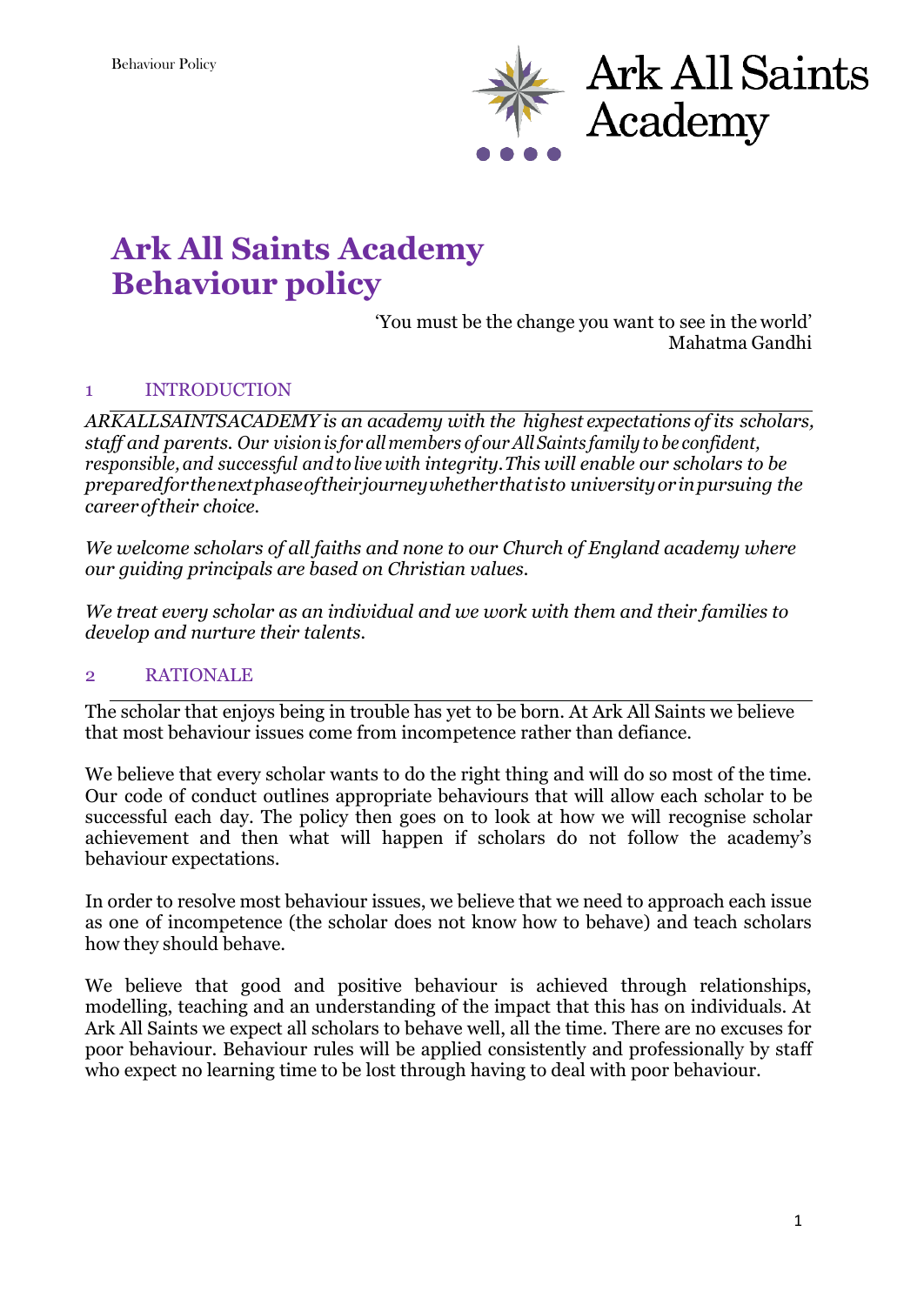## 3 SCHOLAR BEHAVIOUR

We expect scholars to behave 100% of the time in all parts of the academy and surrounding areas.

We must remember to focus our attention on enabling scholars to manage their behaviour, which will then support them in their learning. A change in how they act will come over time.

This is a high expectation and we know that some of our scholars might find this difficult at times.

## **This is how we support our scholars every day at AASA:**

## **3.1 In the morning:**

- Care for your uniform by hanging it up at the end of the day and keeping it clean and well pressed.
- Pack your bag the night before with:
- Folder (A4 and provided by the academy)
- Passport (academy daybook)
- Calculator (Scientific)
- Reading book
- Water bottle (AASA or clear)
- Pencil case (must be clear plastic)

In your pencil case must be:

- ✓ Green pen
- $\checkmark$  Ruler (30 cm)<br> $\checkmark$  Eraser
- ✓ Eraser
- ✓ Sharpener
- ✓ Highlighter pen (x 2 colours)
- $\checkmark$  Ink pen (blue or black pen /biro or fountain)
- Pencil  $(x_2)$

Have breakfast

## **3.2 Outside the Academy:**

- Remember that you represent the academy and everyone who attends it.
- Your behaviour must allow other members to live in our community in peace. Be mindful of others who are around you – we share our community with others.
	- $\checkmark$  walk sensibly along the streets and allow others to pass on the pavements  $\checkmark$  allow others to use public transport easily and quietly by not being loud on
	- ✓ allow others to use public transport easily and quietly by not being loud or drawing attention to yourself
	- $\checkmark$  offer your seat where possible to an older person/mother with young children
	- $\checkmark$  do not play music on your mobile phones without headphones
	- $\checkmark$  wait quietly by the bus stop.
	- $\checkmark$  Always be safe. Walk away from trouble and find help. If dark, stick to main streets.
	- $\checkmark$  Do not bring friends or family to the academy to resolve difficulties. If there are issues talk to a member of staff.
	- $\checkmark$  Do not encourage friends to meet you outside of the academy.
	- ✓ Have respect for the academy's neighbours and be helpful and considerate in the local community.
	- $\checkmark$  Make your way to and from Ark All Saints Academy quickly and do not congregate in large groups on the streets.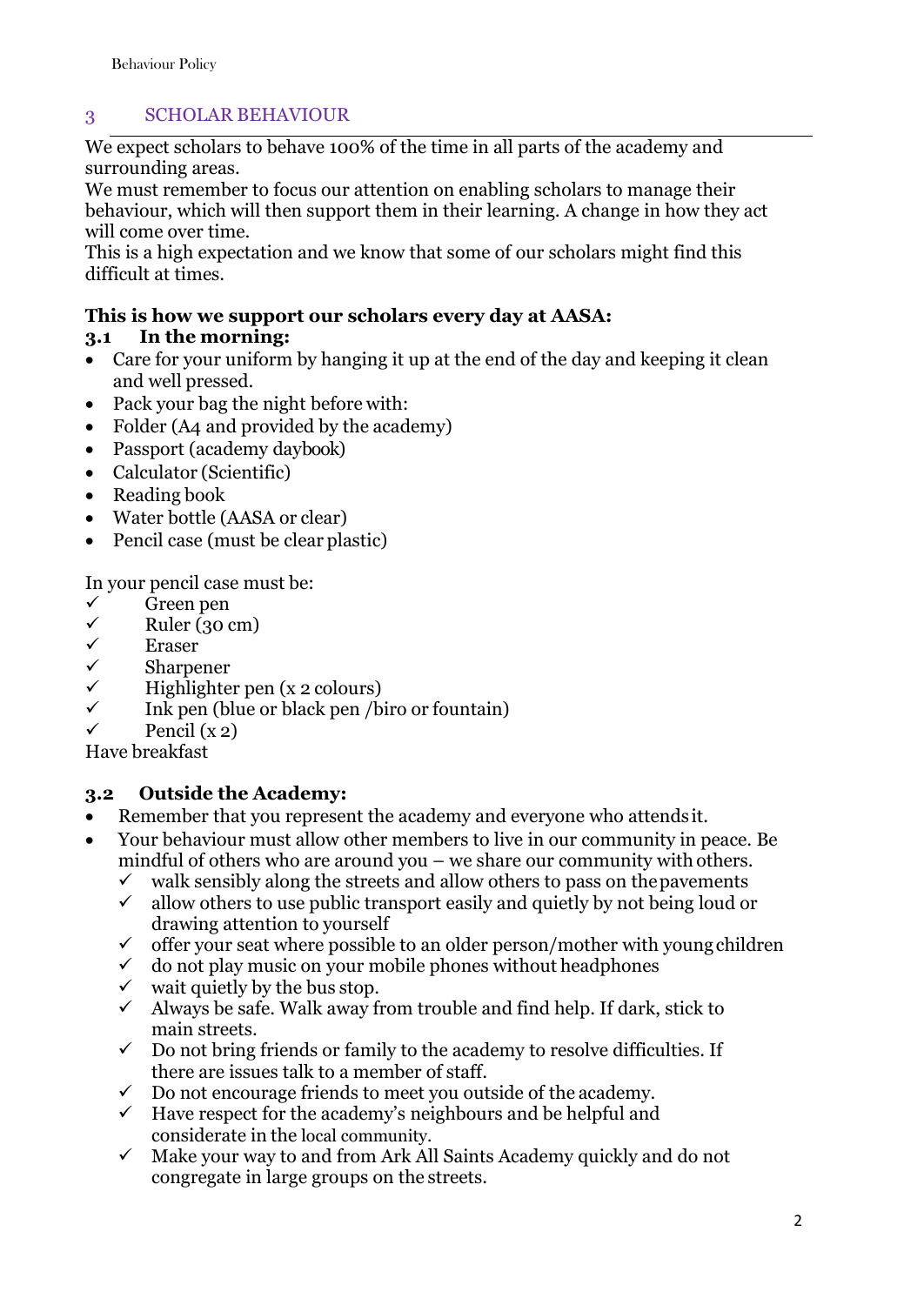## **3.3 Outside the Classrooms:**

- Use corridor voices and move quietly.
- $\checkmark$  Walk and do not run other than in PE.
- $\checkmark$  Walk with purposefulness directly to our next session.
- ✓ Walk with confidence and do not touch or hold on to others.
- $\checkmark$  Walk on the left.
- $\checkmark$  Lockers are to be used only at agreed times and can be searched by staff without prior notice or permission.
- $\checkmark$  Allow any member of staff or adult to pass through a doorway before you.
- $\checkmark$  Hold doors open for others.

## **3.4 In Classrooms:**

- 3.4.1 Preparing to enter the lesson:
	- ✓ You need to enter every lesson ready to learn.
	- $\checkmark$  You and your teacher are expected to greet each other on the way into lesson.
- 3.4.2 Get to work routine:
	- $\checkmark$  Sit at the place your teacher has selected for you.<br> $\checkmark$  Place your passport, pencil case, AASA water bot
	- Place your passport, pencil case, AASA water bottle and homework on your desk.
	- ✓ Start the Do-Now.
	- $\checkmark$  Read through and correct any marked work.
- 3.4.3 During lessons, enrichment and intervention sessions:
	- $\checkmark$  Give 100% participation.<br> $\checkmark$  Make 100% effort
	- $\checkmark$  Make 100% effort.<br> $\checkmark$  Ask for help when
	- Ask for help when needed.
	- Always speak in full sentences.
	- Be an active listener.
	- Celebrate the successes of others.
	- $\checkmark$  See mistakes as steps on the road to understanding.<br> $\checkmark$  Help maintain a supportive culture based on respective
	- Help maintain a supportive culture based on respect and teamwork.
	- $\checkmark$  Use academy hand signals to communicate during lessons.<br> $\checkmark$  Catch un with your learning when you are absent from scho
	- Catch up with your learning when you are absent from school or behind in your work.

## **3.5 Exit routines:**

- Pack up quickly and efficiently.
- Leave the classroom calmly and move to the next session quickly.
- Ensure you are sat down with equipment unpacked by the time the pips sound.

## **3.6 In assemblies, collective acts of worship and rewards ceremonies:**

We expect 100% attendance from all scholars and staff to all assemblies and ceremonies. You may not believe in all aspects of the collective worship but as part of our community all members of our Ark All Saints community are expected to join in with aspects that they feel comfortable with. If unable to participate in any aspect, you are expected to act in a way that allows others to participate without fear of criticism or judgement.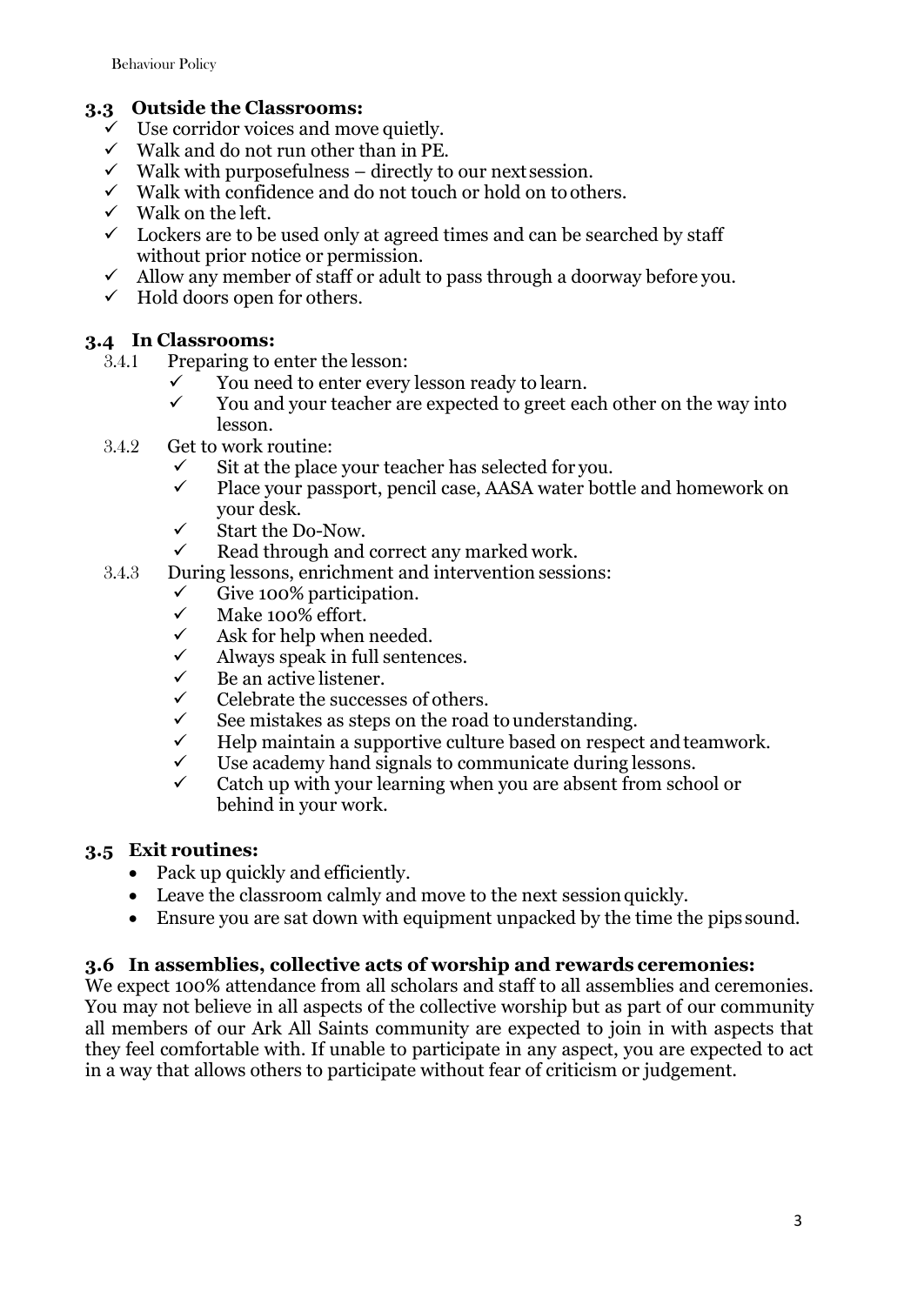## **3.7 During lunchtime:** Use lunch time effectively:

- $\checkmark$  Fill your water bottle.<br> $\checkmark$  Go to the lavatory.
- $\checkmark$  Go to the lavatory.<br> $\checkmark$  Meet with any men
- $\checkmark$  Meet with any member of staff to address any concerns.<br> $\checkmark$  Complete any work or revision that is required
- Complete any work or revision that is required.
- $\checkmark$  Say thank you to catering personnel.
- $\checkmark$  Clear tables, wipe up any spillages and maintain an orderly environment at all times.
- $\checkmark$  Only play ball games in the allocated areas.<br> $\checkmark$  Follow all school rules to maintain a calm as
- Follow all school rules to maintain a calm and pleasant environment forall.
- $\checkmark$  Do not gather in large groups.<br> $\checkmark$  Keep hands and feet to yourse
- $\checkmark$  Keep hands and feet to yourselves at all times.<br> $\checkmark$  If any difficulties arise you are expected to find
- If any difficulties arise you are expected to find the nearest staff member and ask for assistance.

## **3.8 Respect for yourselves, your property and your environment:**

- Help keep teaching rooms pleasant, clean and tidy areas for yourself and others to work in.
- Always be 'ECO' aware.
- Shut down PCs and any electrical items; do not leave them on standby.
- Never, ever drop litter and indeed help pick it up/remind others of their duty to keep the environment clean and tidy.
- Never, ever indulge in graffiti.
- Only eat in the dining hall, never in corridors
- Remember fizzy drinks, chewing gum and sweets are banned from the academy.
- Do not shout we are a non-shouting academy.
- The academy accepts no responsibility for the security of personal property.

#### 4 PRAISE AND REWARDS

#### **4.1 Rewards**

Rewards are our way of enabling scholars to recognise when they do things well. This is our way of celebrating when our scholars show confidence, responsibility, act with integrity and are successful. We want our scholars to be model citizens and so will reward these aspects as a way of promoting our values and intentions. Rewards enable us to recognise developing talents.

Precise Praise is essential. Scholars need to know why something they have done is good. The reward system centres on the awarding of House points.

House points will be based and awarded on the 4 core values of Ark All Saints Academy:

- **Confidence**
- Success
- Integrity
- **EXECUTE:** Responsibility

For example, they may be awarded for:

- Strong oral contributions (Confidence)
- Helping another scholar (Responsibility)
- Strong test/homework performance (Success)
- Being honest (Integrity) House points are recorded on ePortal.

Vice/Assistant Principals and Pastoral Directors can award a house point for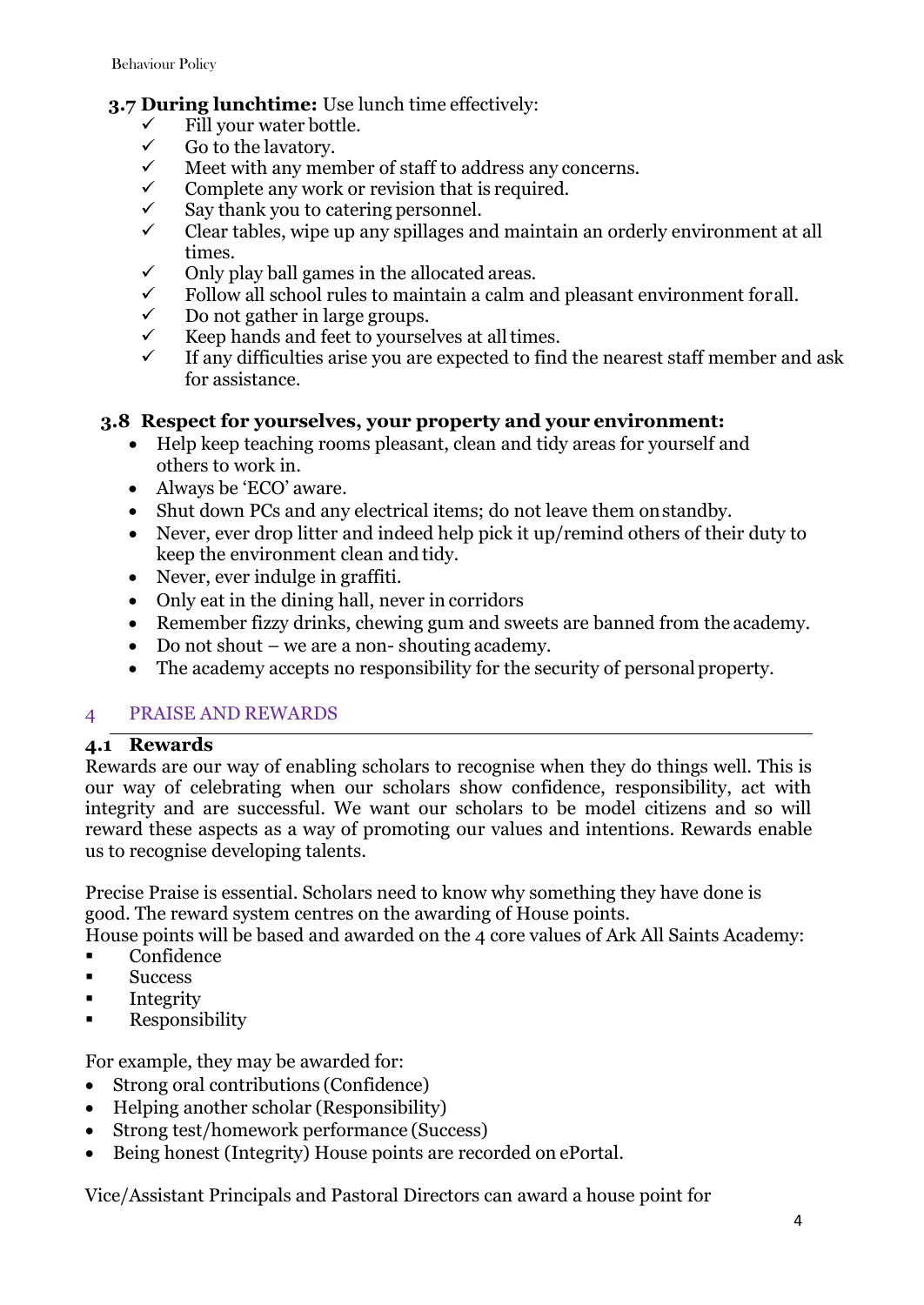Behaviour Policy anything above and beyond the normal house point.

Likewise, the Principal will award house points for strong support for the ethos of Ark All Saints Academy, representing the Academy in some way or to scholars sent to her for special recognition (particularly for excellent academic achievement).

## **4.2 Living the vision around the Academy (House points)**

Teachers are entitled to award a scholar a House point for demonstrating any of the values of Ark All Saints Academy.

Examples of this type of behaviour might be:

- Picking up litter, maintaining the school environment.
- Helping another scholar if lost/stuck.
- Helping a visitor.
- Assisting staff with open evenings/school events.
- Contribution to local community voluntary work, reading at local primary school etc.

## **4.3 House Awards**

The House system fosters a sense of belonging and healthy competition. All House points/shout outs generate House points for the relevant house. Scholar attendance generates House points for the relevant house. Inter-House competitions also generate House points and contribute to the overall House awards at the end of the year.

## **4.4 Shout Out**

Every Friday afternoon we have a Shout Out celebration in the Sports Hall. All staff can give up to 2 certificates each. These certificates should reflect one (or more) aspect of our core values (CRIS), they should not be for behaviour. Each shout out given is 10 house points for the house of that scholar.

## **4.5 Pastoral Director Awards**

Every 2 weeks during year assemblies PDs reward total house points for individuals by giving a selection of gifts or privileges. This is at the PD's discretion, and the list of awards can change or be withdrawn at any time.

## **4.6 Rewards assemblies**

At the end of Terms 2, 4 and 6 there will be a "Rewards Assembly", which not only recognises the special achievements of scholars but also celebrates the winners of the House Competitions and overall House Winner. At this assembly four bikes are given to four scholars that achieved 100% attendance for the past two terms.

In Term 6 a special award is given to the scholar that achieved 100% the entire year in each year.

#### 5 ON-GOING SUPPORT FOR SCHOLARS WHO NEED HELP DEVELOPING POSITIVE BEHAVIOUR FOR LEARNING

Scholars have many starting points – we need to meet them where they are and support them in their development.

There are several ways we will support scholars:

- Daily reports
- Rewards
- Inclusion through smaller working groups
- Pastoral support plans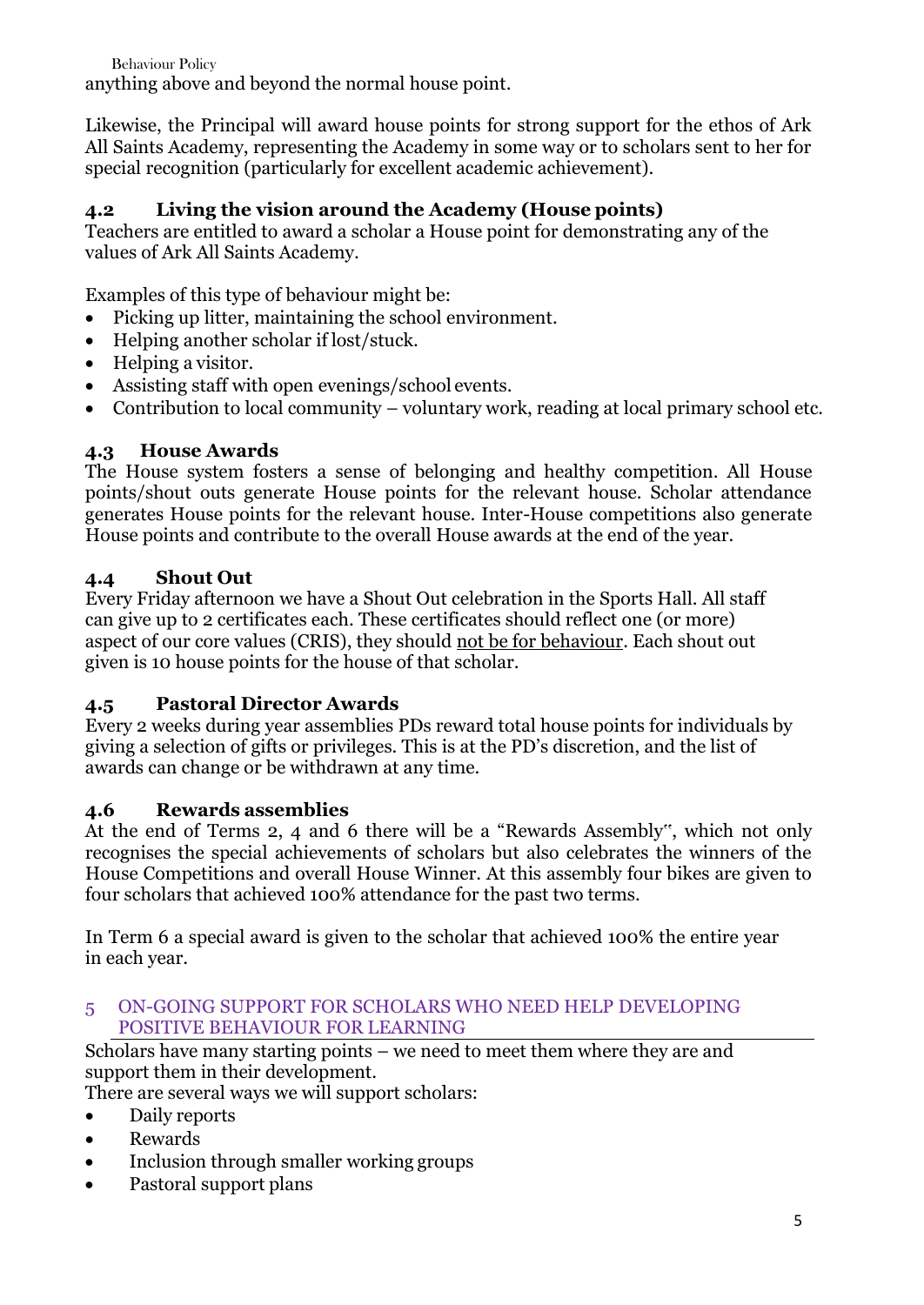- Behaviour contracts
- Internal support through the Provision Team
- External support through agencies
- Scholar-led groups such as scholar voice
- Restorative justice

#### **5.1 Sanctions:**

These systems will only be effective if they are consistently applied to all scholars. What does a teacher do before sanctions? There is a great deal adults must do to get it right non-verbal cues, anonymous corrections, fresh starts.

There are two main reasons for behaviour that prevents learning – There is a need to determine which it is.

- Incompetence/Ignorance
- Defiance

**Incompetence/Ignorance** – the scholar doesn't know how to behave or what to do. It is the job of all staff to teach them. If they get it wrong due to incompetence and they are punished as if it is due to defiance the punishment will seem unjust, the relationship is therefore damaged.

**Defiance** – the scholar refuses to comply with staff requests. This behaviour requires quick and immediate attention to ensure that they start to comply as soon as possible.

The two can look very similar but how they are dealt with must be different.

As a result, instructions must be clear. Staff **must check for understanding** from the scholars and only apply sanctions after adequate opportunities for the scholar to correct their behaviour have been given. Any sanctions must be applied in a fair and consistent way, with an explanation as to why they are being given.

## **5.2 In lessons:**

The expectation is 100% effort and participation 100% of the time.

Scholars should:

- Sit up
- Answer in full sentences
- Use the hand signals
- Track
- Be a SCHOLAR:
	- o Spends time on learning
	- o Chooses to do the right
		- thing Honours each other
	- o Organises themselves
	- o Listens to others
	- o Allows others to learn
	- o Relentlessly pursues excellence

All staff are expected to catch off-task behaviour early, de-escalate, re-focus and encourage all scholars. They are the experts and our Scholars need to be handled masterfully. Staff need to be constantly on the watch for moments of lost concentration – if it is caught quickly – it won't have an opportunity to develop further.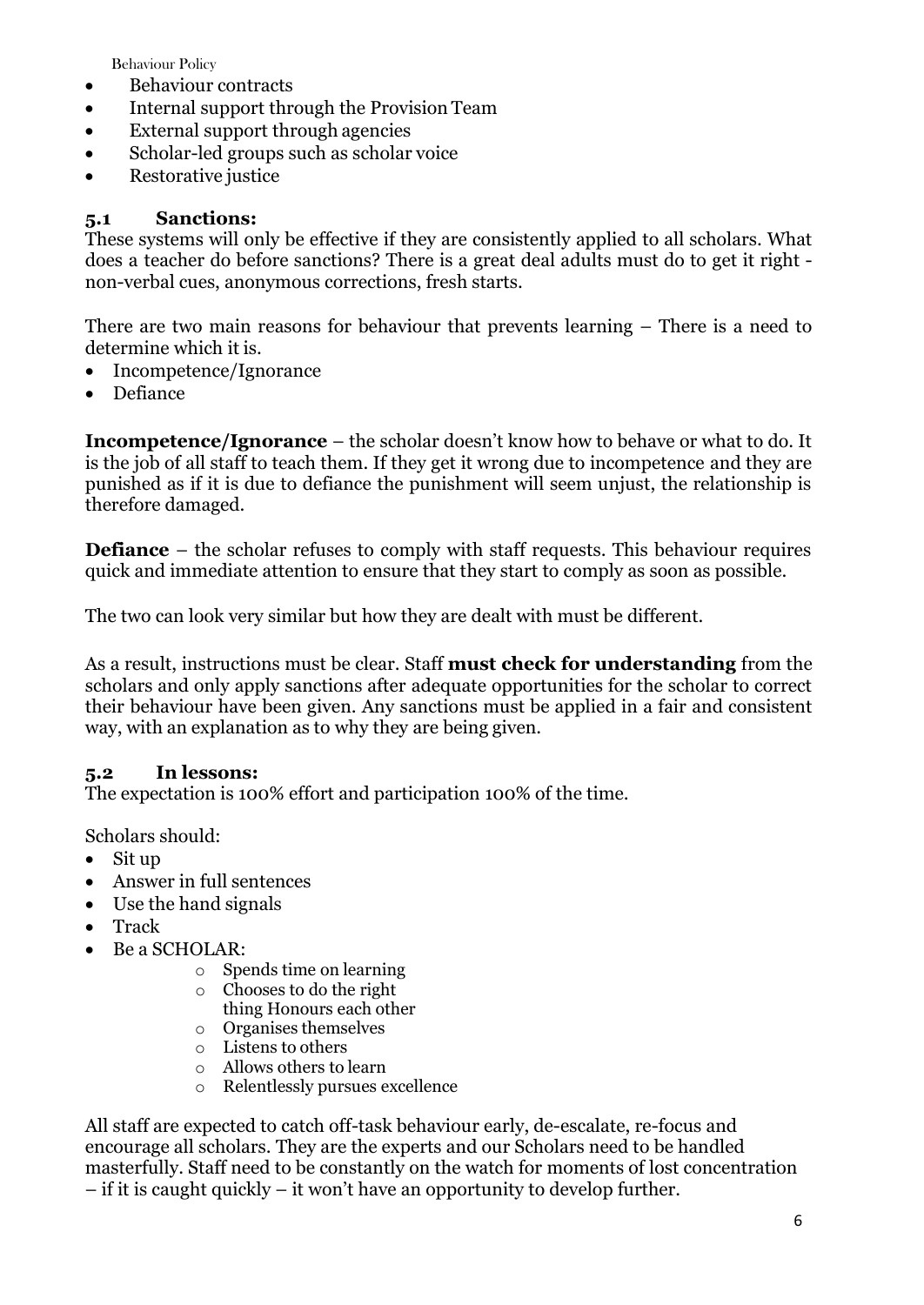## **5.3 In corridors:**

Everyone is responsible for behaviour. An adult must never ignore behaviour infringements – no matter how small.

At lesson changeover all staff are expected to be in their agreed positions monitoring scholar movement.

Scholars need to be taught how to behave e.g. whilst swearing is wrong some scholars swear without being conscious of it – they do it through incompetence not defiance. Staff must be clear that it is unacceptable but may handle this differently to the scholar that is confrontational in their tone.

Staff must be precise in their language when reporting incidents – there is a huge difference between being sworn at and a scholar swearing under their breath. Both are unacceptable but the way in which we teach better behaviour will be specific according to the incident.

Sanctions at Ark All Saints Academy should enable scholars to learn and change the way they behave.

## **Corrections - (Reflection Times)**

**Old style detentions are not effective in altering poor behaviour choices.** Sitting a child in a classroom and either talking "at" them or having them sit in silence does not lead to reform unless this is an opportunity for silent reflection.

**At Ark All Saints we believe that relationships are key.** Corrections will be opportunities for staff to meet with scholars and explain to them how their behaviour impacts on their community and learning. These meetings will be held after school and will involve the scholar, the staff member who set the meeting and if necessary the Pastoral Director.

*Whole class correctionswillbearare eventandonlysanctionedunder exceptional circumstances by the SLT member who was on-call.*

If a scholar fails to alter their behaviour accordingly we will need to escalate the sanction and try alternative measures.

## **5.4 Corrections**

|                  | <b>Correction Behaviour</b>                              | <b>Sanction</b>                                                                               |
|------------------|----------------------------------------------------------|-----------------------------------------------------------------------------------------------|
| Correction<br>20 | Any infringement of SCHOLAR.                             | - Up to 20-minute<br>Correction. This may be<br>served at lunch or after<br>school.           |
| Correction<br>60 | A second infringement of SCHOLAR<br>within the same day. | - Up to 60-minute<br>Correction. This will be<br>served after school.<br>- Parents contacted. |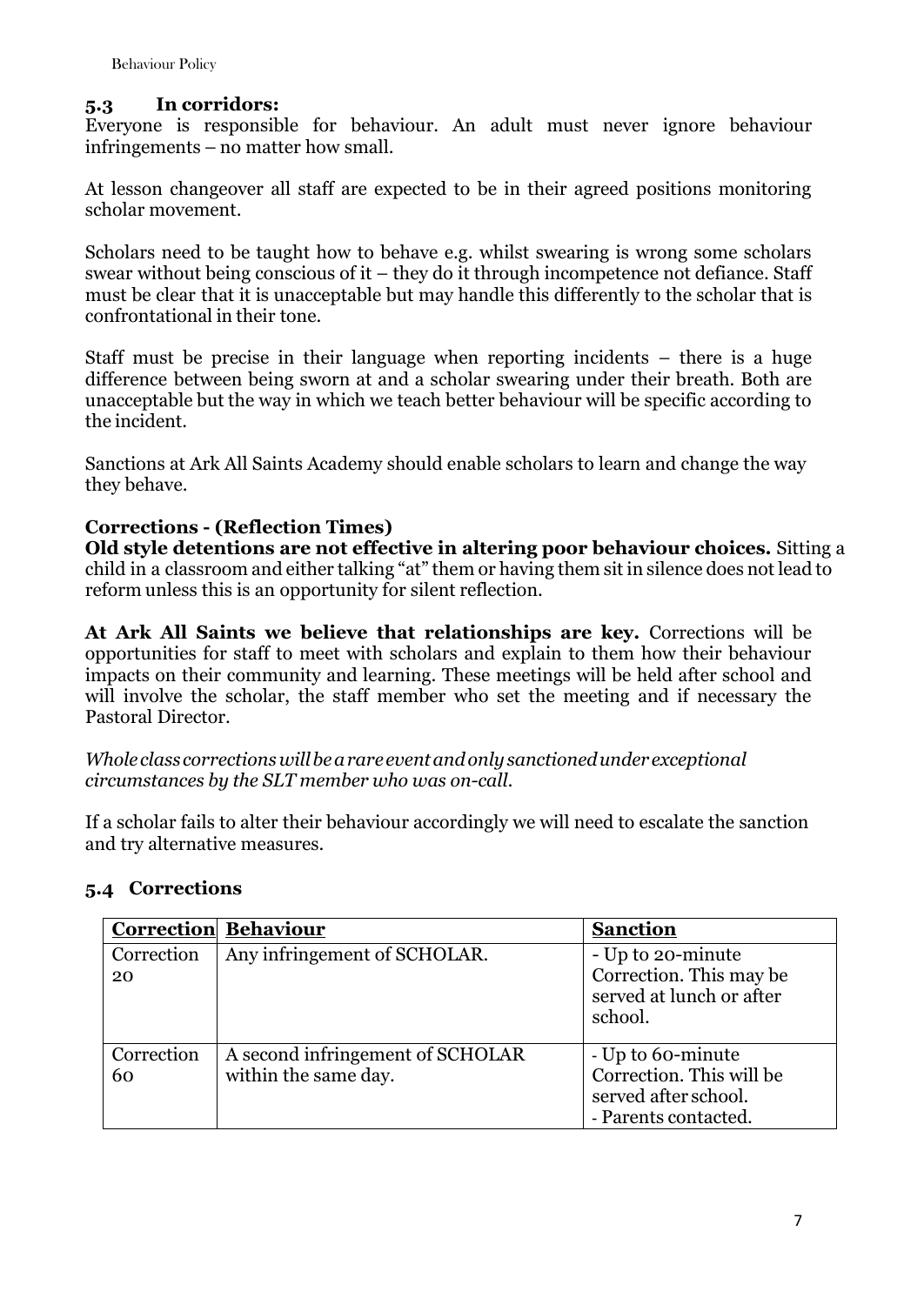| <b>Behaviour Policy</b> |                                          |                               |
|-------------------------|------------------------------------------|-------------------------------|
| Correction              | A third infringement of SCHOLAR within   | - Internal exclusion.         |
| X                       | the same day.                            | - Up to 90-minute             |
|                         |                                          | Correction specific to the    |
|                         |                                          | issue.                        |
|                         |                                          | - Parents contacted.          |
|                         |                                          | - Parents invited in for a    |
|                         |                                          | meeting on that day.          |
| On-Call                 | On-Call should be used for a serious     | If a scholar is removed by    |
|                         | incident of misbehaviour in the          | On- Call, the teacher on-call |
|                         | classroom, for example a scholar hitting | must be called for to remove  |
|                         | another scholar or being verbally or     | the scholar. The person on-   |
|                         | physically abusive to a member of staff. | call will liaise with SLT to  |
|                         |                                          | decide on the sanction.       |
|                         |                                          | (Friday/Saturday)             |
|                         |                                          | correction/exclusion etc.)    |

Teacher actions:

- Log the event on ePortal.
- Attend the Correction.

Pastoral Direction actions:

• Contact parents for Correction 60 and CorrectionX.

## **5.5 On-Call**

- Every member of staff has a responsibility for the management of behaviour, whether in their classroom or around the academy site. On-call is an additional support for staff when the cycle of sanctions breaks down or in the case of severe incidents. On-call does not remove the responsibility of the classroom teacher to resolve the initial problem.
- A senior/pastoral member of staff will be on-call for every period of theday.
- The person on-call will spend the full period circulating the school and visitinglessons.
- The person on-call will always carry a radio.
- 5.6.1 Use of on-call
	- $\checkmark$  A teacher requires additional support.
	- $\checkmark$  A scholar that has been sent to re-focus continues to behave inappropriately.
	- $\checkmark$  A serious incident occurs.
	- $\checkmark$  A teacher wants to acknowledge individual or group success.
- 5.6.2 Use of on-call protocol
	- Be mindful in your use of language
	- Do not say "there is a fight"
	- But if it is urgent, say it is urgent
	- Moderate your tone
	- State where you are
	- Be precise and succinct

## **5.6 Alpha Room**

Time in Alpha Room is sanctioned by SLT or PD/DPD for serious incidents of behaviour, and for scholars who received a Correction X.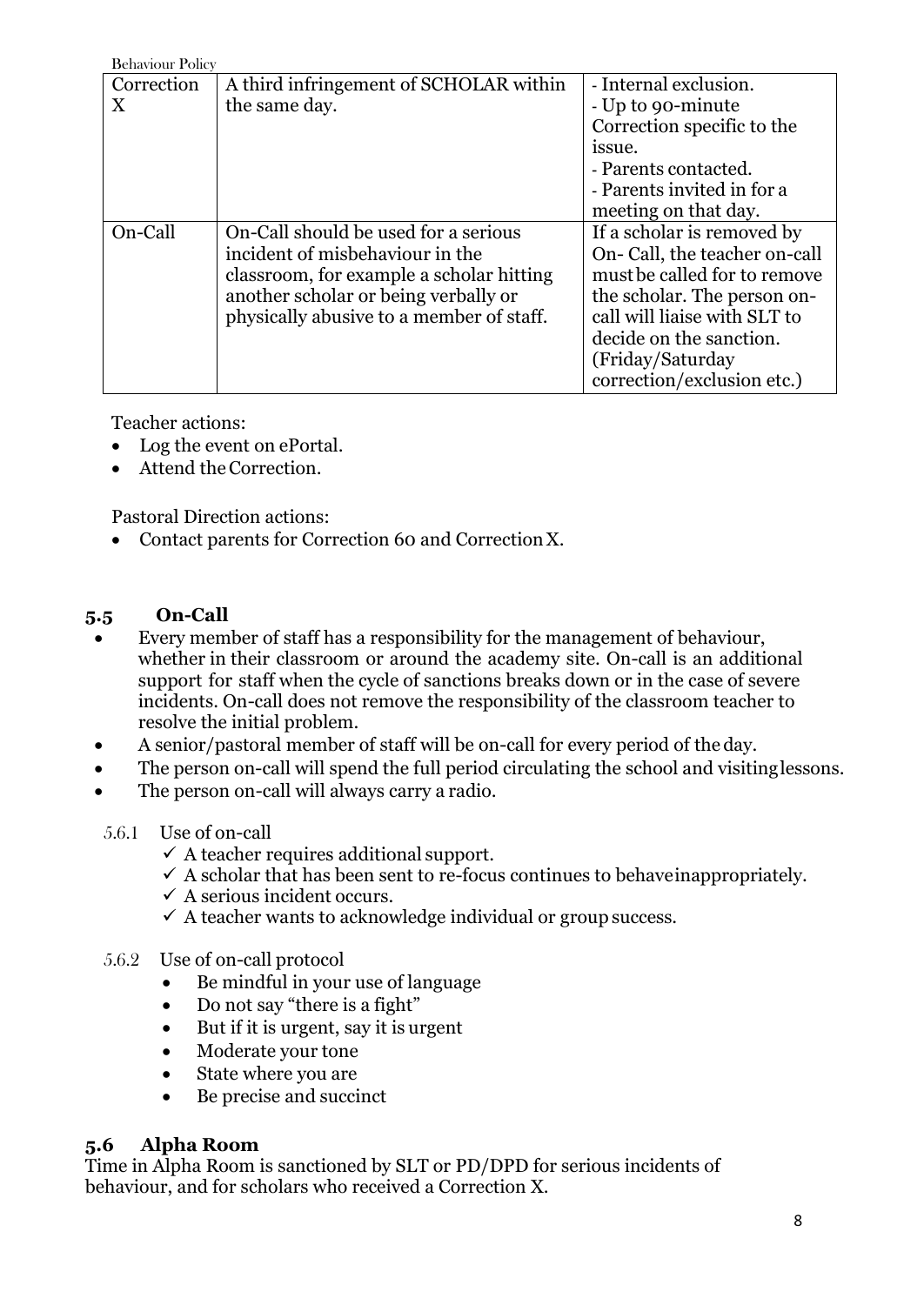- 5.7.1 The room is always staffed and work is provided by teachers.
- 5.7.2 The room is to be kept silent at all times. It is an opportunity for the scholar to reflect on their behaviour.
- 5.7.3 This room is managed by the Alpha Manager.

When a scholar is sent to Alpha Room, the following process will be followed:

- 1. Scholars arrive at Alpha and are signed into the Alpha log by the staff member on duty.
- 2. They are given, if appropriate, a scholar incident sheet to complete by the staff member bringing them to the room. We often see scholars needing 2 or 3 attempts to get to the truth. The first draft is usually an anger draft but will still be kept forrecord.
- 3. The staff member on duty in Alpha should radio to on-call to collect work for a scholar. If this is difficult (e.g., teacher talk lessons) then there are a number of generic worksheets. They are in 3 orange folders and a yellow folder. These are Maths and English based. This is to be given to scholars to keep them occupied until proper work arrives. Of course, they can read their reading book in any gaps.
- 4. Scholars need to be very clear why they are in Alpha and for how long. When completing the Alpha log, be specific regarding the incident. This means anyone in the Pastoral Team can pick up the incident and deal with it rather than chasing other adults to get details.
- 5. If the scholar refuses to follow instructions, they are escorted to the Principal's Meeting Room by a member of the Pastoral Team.

## **5.7 Omega Room**

Omega Room can only be sanctioned by SLT or PD/DPD.

Omega Room is for intensive support or as an alternative to external exclusion. This room is managed by the Provision Team.

*Further Information: Pastoral Handbook*

## 6 HOW SANCTIONS WORK AT ARK ALL SAINTS ACADEMY

In any circumstance in which behaviour is reported and recorded a report will be issued communicating further action to be taken.

- Scholars must never be left outside a classroom. If a scholar is 'found' on the corridor they will be immediately returned to the classroom.
- Corrections must not be applied within the first ten minutes of alesson.
- If a scholar is to be removed from your class, they must be given adequate and appropriate work.

## **6.1 How poor behaviour should be dealt with outside the academybuilding:**

- Staff will be out and about in the community monitoring andsupervising.
- All incidents of poor behaviour will be dealt with as if onsite.
- Whilst a scholar is wearing the Ark All Saints uniform, they are bound by the rules and expectations of the academy. Any scholar who breaks the code of conduct whilst in school uniform will face the same consequences as if they were in school. For example, behaviour at the bus stop or on the journey to and from the academy is bound by the same rules as if on the academy grounds.
- If unable to reprimand the scholar, the member of staff who witnesses any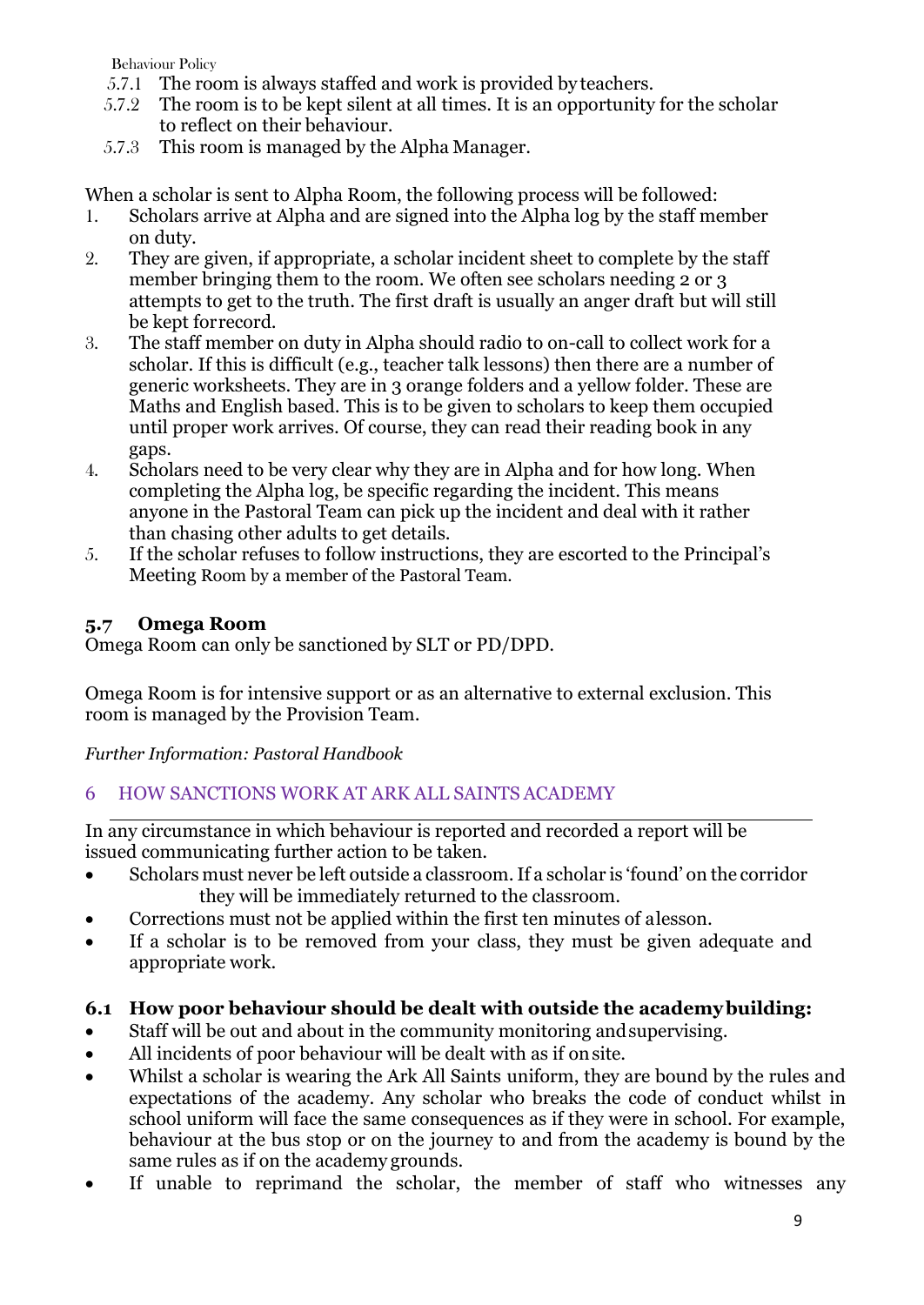contravention of the code of conduct should go to the academy reception to identify the scholar(s) concerned and report the incident to PD/SLT. The PD and/or SLT decide on the seriousness of the incident reported and the nature of consequences necessary in line with the procedures outlinedabove.

## **6.2 Saturday academy 'community service' – only to be issued bySLT**

On some occasions of defiance scholars need an intense session with a member of SLT and their parent. This session consists of the following:

- 1. Explanation of why the behaviour is unacceptable and why the punishment is needed.
- 2. Discussion of why the defiance occurred.
- 3. Apology repentance and acceptance.
- 4. Restitution putting things right.
- 5. Forgiveness fresh start.

Examples of behaviour that might require a Saturday community service are: chewing gum, bringing friends to the academy, graffiti, consistently failing to bring necessary equipment, bringing the academy's name into disrepute.

Parts 1 - 3 should take around 20 minutes. Part 4 will be a physical activity that matches the original defiance such as cleaning tables of chewing gum, cleaning tables, picking up litter. We believe that through this physical activity parts 4 and 5 are achieved.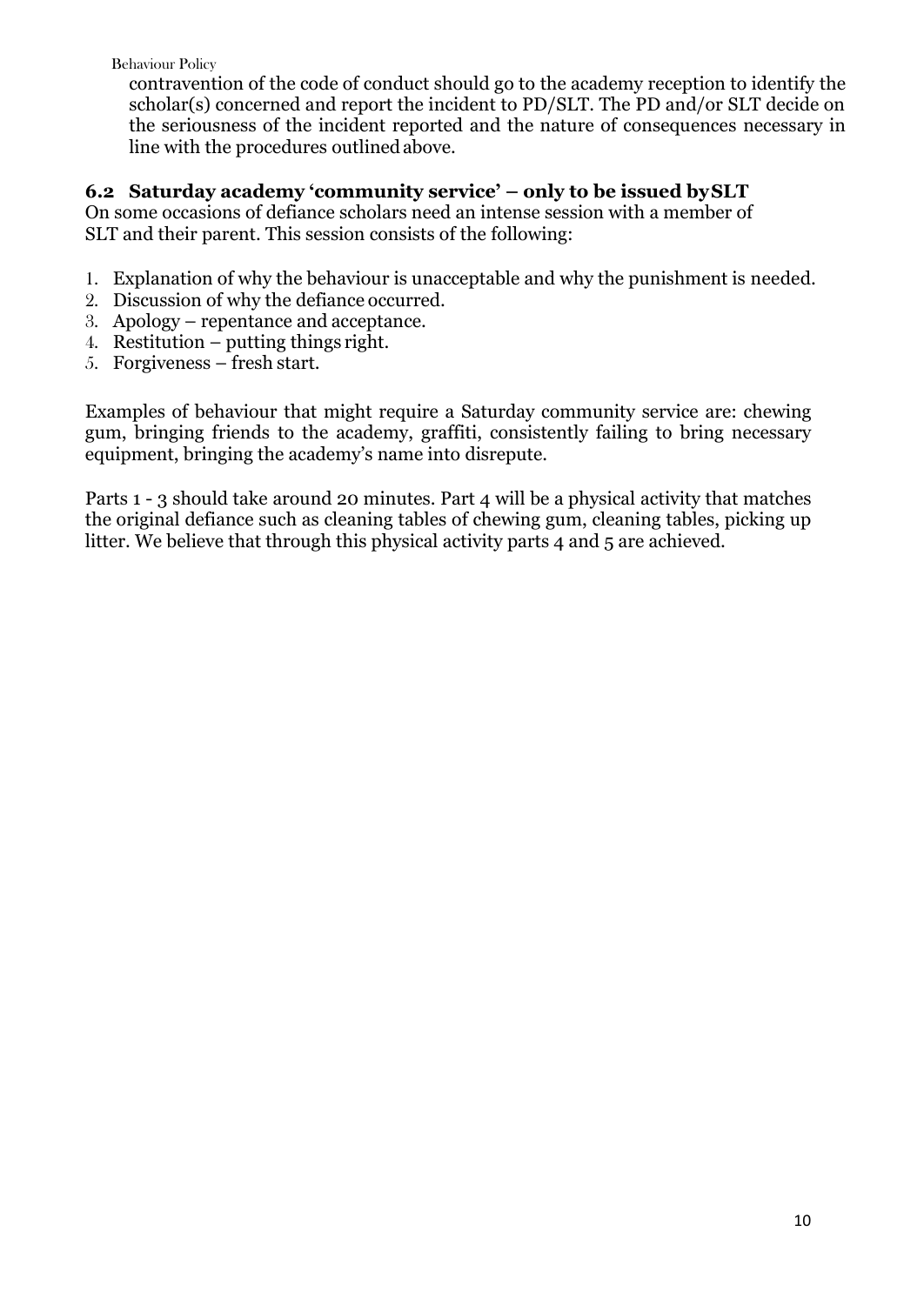## **6.3 Behaviour Contracts**

The Behaviour Contract is used to engage both the selected Scholar and parent to improve negative behaviour in the classroom, around the Academy building and after school.

The Behaviour Contract requires the scholar to read the following text:

*I ........................................understand that my behaviour has disrupted my learning and the*

*learningofotherscholars. Iintendtoimprovemybehaviourandfollowthe BehaviourTargets set out below. The Behaviour Targets have been agreed by me, my parent/carer and the academy. I understand that if my behaviour does not improve I will receive further consequences. As part of the behaviour contract I agree to complete any sanctions or consequences I am issued.*

Three targets are set that follow the AASA notion of what distinguishes a good SCHOLAR:

- **Spends time on Learning**
- **Chooses to do the right thing**
- **Honours others**
- **Organises themselves**
- **Listens to others/instructions**
- **Allows others to learn**
- **Relentlessly pursues excellence**

Two targets are specific to the behaviour that has caused problems at AASA for the individual scholar. The third target focuses on progress for learning. At every meeting, CCR data of the scholar's positive and negative point totals are shared. Data regarding both punctuality to school and lessons are also shared. Parents and scholar also review target grades and the most recent assessment data.

The first stage of the Behaviour Contract must be signed and agreed by scholar, parent and a member of the Pastoral Team. The first contract review will be after four weeks, the date must be set within the contract for all to follow. During this review the Academy will decide whether the Behaviour Contract targets have been achieved using the relevant data as evidence.

If the Scholar has passed their personal targets, then the contract can be stopped. The Pastoral Team will then continue to monitor progress. If behaviour begins to rapidly deteriorate during the weeks following, a second contract will be issued.

If the scholar does not show enough evidence to suggest they have failed their contract, a second phase will be implemented. This Behaviour Contract will cover a longer period of six weeks with the same process set out above followed. As behaviour has not been sufficient after the first review, a member of SLT will join the meeting with the assigned member of the Pastoral Team and the meeting must be held in the Conference Room. At this phase both the Pastoral and Provision Team will discuss further intervention and strategies to support both scholar and parent.

Failure to perform to expected standards during this contract can lead to further sanction, including a PSP contract and possible alternatives to the scholar's regular timetable.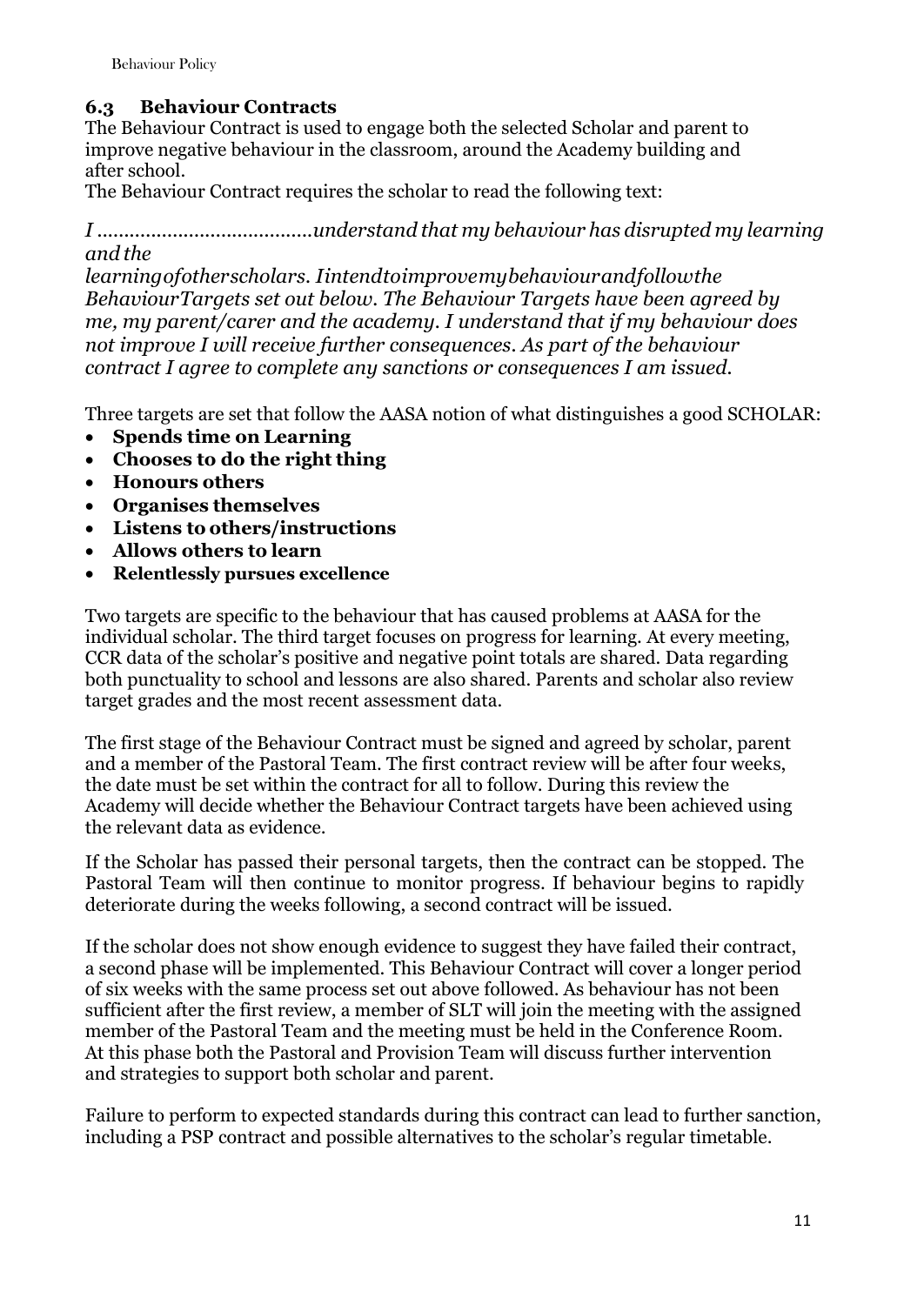## **6.4 PSP**

This document is used for scholars that are experiencing serious challenges within the Academy. It is for scholars who are not making sufficient progress in managing their behaviour or other needs. It sets out a 16-week plan of the support the Academy will provide and the expected outcomes from each scholar. During the 16-week period the PSP is active there will be 2 review meetings and a final concluding meeting where parents, the Academy and the scholar can review the PSP. At the conclusion of a PSP the scholar will either 'pass' their PSP or it can be extended or amended with different support/outcomes for the scholar. If a scholar fails a PSP or an extended PSP then a decision will be made with SLT regarding the appropriate course of action.

## 7 SERIOUS INCIDENTS

Incidents of a very serious nature (normally those that would be reported to the police) must be reported to the Principal and may result in either a fixed term or permanent exclusion. The academy works in partnership with the police through our School's Police Liaison Officer. The academy may inform the police when any offence of a criminal or anti-social nature has taken place. The academy is obliged to give the police any evidence of a criminal act discovered in the course of a search under the Violent Crime Reduction Act. This may include drugs. The academy will fully cooperate with any police investigation, on request, regarding one or more of our scholars. The Principal will always take the decision over police involvement in any incident and must be informed at the earliest opportunity of any potential police involvement relating to the academy. And then in the next section, make sure to leave yourself some wiggle room:

## **7.1** Definition of a Serious Incident

The following list provides examples of what may constitute a serious incident. The list is neither exhaustive nor definitive. Behaviour that takes place off the school site and outside school hours, whether or not the scholar is in school uniform, continues to impact the academy and may also be considered a breach.

- Bullying
- Fighting
- Abusive or threatening behaviour
- Damage to property or theft
- Drug taking or associating with drug taking
- Alcohol use
- Actual or threat of violence and assault
- Criminal offences
- Drug dealing or associating with drug dealing
- Offensive weapons
- Inappropriate sexual conduct
- Bringing the academy into disrepute
- Any behaviour or action that places AASA members in danger or potential danger

## **7.2 Physical Violence**

The academy will not tolerate any acts of violence or physical aggression. In any incident involving physical violence, a record will be kept in the file of the victim as well as in the file of the perpetrator. The victim's parents will be informed of the steps taken to deal with the matter. Where appropriate the Principal may refer the use of physical violence to the police. Where both parties are held to be culpable, a note of the incident and the action taken will be recorded in both files. Normally all parties involved in a physical altercation will receive the same sanction.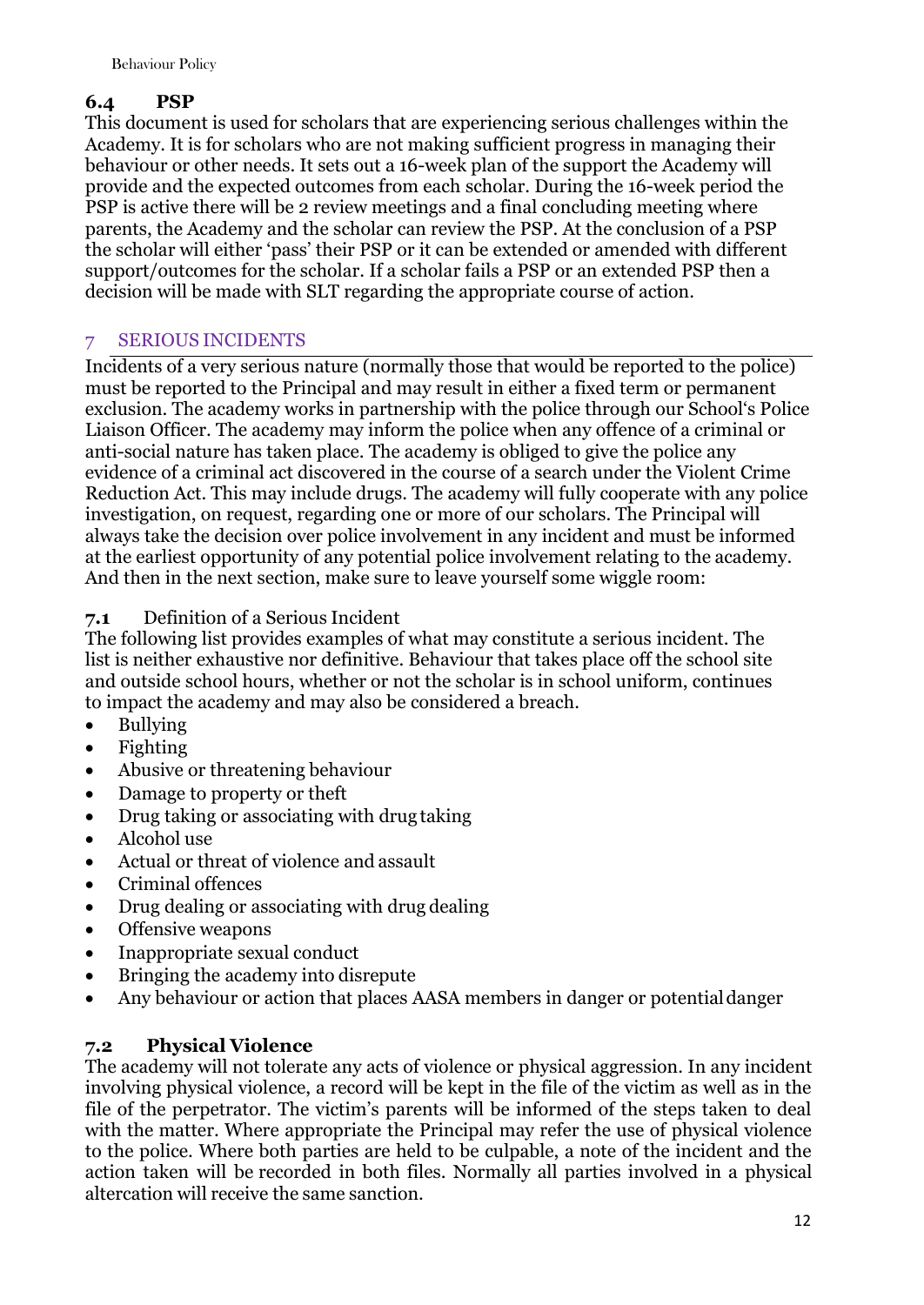## **7.3 Restraint/Use of Force**

The school does not advocate the use of restraint of scholars. An underlying principle of this policy is to create an ethos where it should not be necessary.

Only in exceptional circumstances will physical intervention be used:

- To prevent scholars from committing a criminal offence
- To prevent scholars from injuring themselves or others
- To prevent scholars from causing damage to property, including their ownproperty
- As a last resort, when all other strategies have proved ineffective, in preventing a scholar from engaging in behaviour which disrupts the good order and discipline of the academy

If required to use physical intervention, staff will:

- Use the minimum force necessary, proportionate to the circumstances
- Use it as an act of care, and not as punishment

*Further information: Use of Reasonable Force Guidance*

## **7.4 Procedure dealing with any scholar who threatens to injure another scholar or staff member with the use of a weapon**

If a scholar threatens to 'stab', 'shank' or hurt using a weapon the following must happen:

- 1) They are to be immediately separated from all scholars.
- 2) They must be treated as a high risk.
- 3) Any witnesses must write accounts about what they saw orheard.
- 4) The scholar must be searched by a same sex member of staff with the Principal's permission
- 5) If the scholar refuses the search their parents must be informed and instructed to come to the school.
- 6) Once the search has taken place they must be taken to their locker to besearched.
- 7) Parents must be contacted so that they can search their child if the parent cannot come, they are to be informed that we will be contacting our school liaison police officer for support – this might result in arrest.
- 8) The scholar must remain isolated until the parents or police arrive. They must be asked to write an account so that they can give their view.
- 9) Once the parents have searched their child they need to be spoken with, away from their child, and asked if they would like police support or if they feel that their child does not pose a threat.
- 10) The scholar is then to be internally excluded to Omega for one day in which they meet with the police and discuss why this threat is taken soseriously.
- 11) If the scholar is found to be in possession of a dangerous weapon the Principal or most senior teacher on site must be immediately informed.
- 12) The scholar must return home with their parents and await the Principal'sdecision.
- 13) The Principal will then take 24 hours to read accounts and to arrive at a decision.

## 8 STAFF BEHAVIOUR

## **8.1 General**

All staff (paid and voluntary) are expected to adhere to a code of conduct in respect of their contact with scholars and their families. Children will be treated with respect and dignity and no punishment, correction, restraint, sanctions or rewards are allowed outside of those detailed in the Academy's Behaviour Policy. Whilst it would be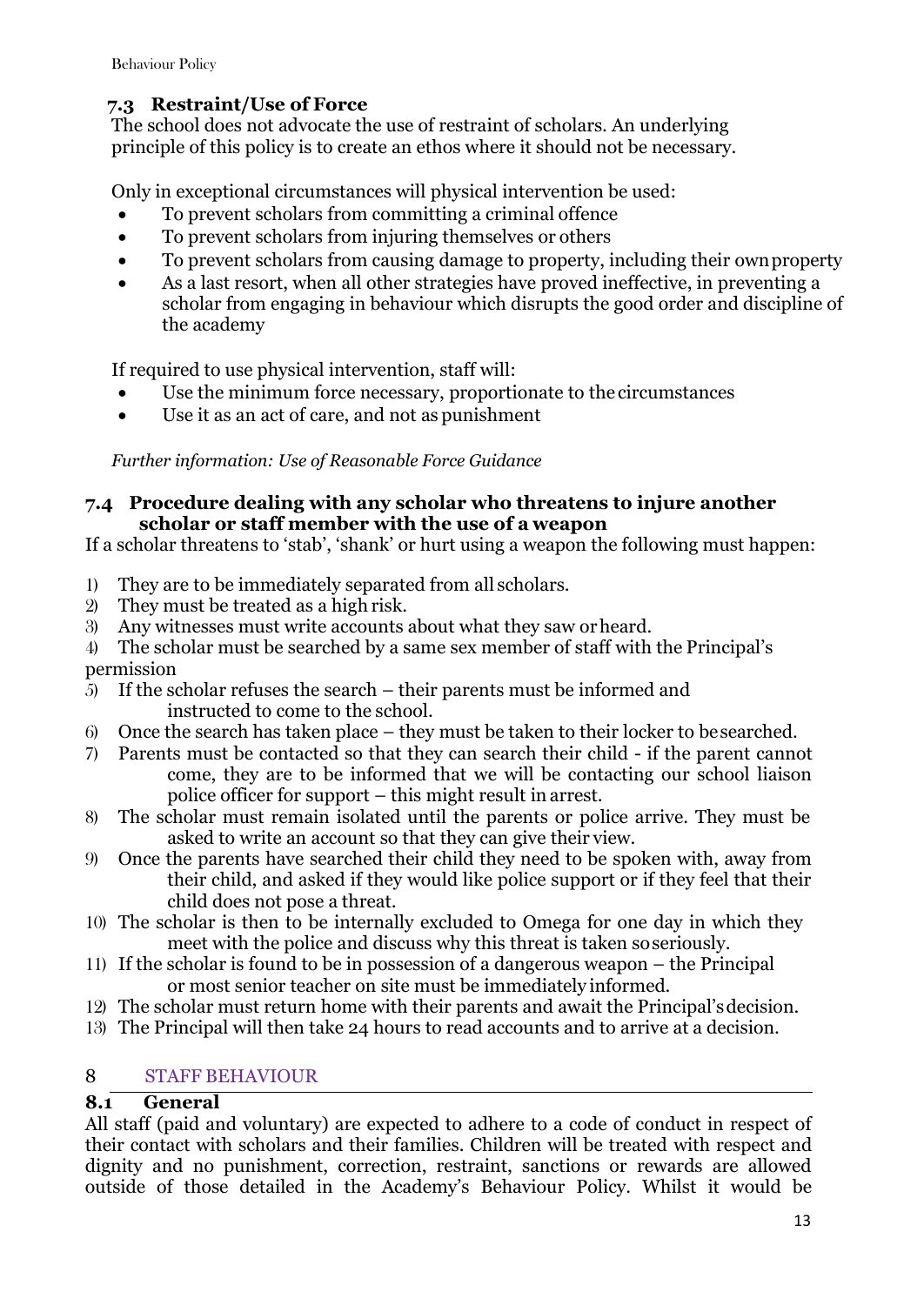unrealistic and undesirable to preclude all physical contact between adults and children, staff are expected to exercise caution and avoid placing themselves in a position where their actions might be open to criticism or misinterpretation. Where incidents occur, which might otherwise be misconstrued, or in the exceptional circumstances where it becomes necessary to physically restrain a scholar for their own protection or others' safety, this will be appropriately recorded and reported to the Principal and parents. Any physical restraint will comply with DCSF and LEA guidance and will follow the Academy's Use of Reasonable Force Guidance. Beware of the trap of the over-familiarity with scholars: do not use colloquial language and expect them to speak to you in a formal style and in full sentences – 'yep' or 'nope' is not acceptable.

## **8.2 First Aid / Intimate Care**

Except in cases of emergency, first aid will only be administered by qualified First Aiders. If it is necessary for the child to remove clothing for first aid treatment, there will, wherever possible, be another adult of the same gender as the child present. If a child needs help with toileting, nappy changing or washing after soiling themselves, another adult should be present or within earshot. If a member of staff is providing any form of intimate care, it will be carried out by a member of staff who is the same gender as the scholar and another colleague will be present. All first aid treatment and nonroutine changing, or personal care will be recorded and shared with parents/carers at the earliest opportunity.

## **8.3 Small groups / one to one sessions**

For their own safety and protection, staff should exercise caution in situations where they are alone with scholars. Other than in formal teaching situations; musical instrument tuition for example, the door to the room in which the teaching, counselling or meeting is taking place should be left open. Where this is not practicable because of the need for confidentiality, another member of staff will be asked to maintain a presence nearby or the room will be easily seen into from outside and a record will be kept of the circumstances of the meeting. All rooms that are used for the teaching or counselling of scholars will have clear and unobstructed glass panels in the doors and will not be locked when scholars are inside the room.

## **8.4 Home visits**

Academy staff should also be alert to the possible risks that might arise from social contact with scholars outside of the academy. Home visits to scholars should only take place with the knowledge and approval of the Principal and with two members of staff. Visits/telephone calls by scholars to the homes of staff members should only occur in exceptional circumstances and with the prior knowledge and approval of the Principal and parents/carers; any unplanned contact of this nature or suspect infatuations or 'crushes' will be reported to the Principal. Staff will not disclose their personal telephone numbers and email addresses to scholars or parents.

## **8.5 The Learning Environment**

All staff are responsible for creating a calm and safe learning environment in which all scholars are enthused and determined to learn.

To this effect staff must ensure that the learning environment is an inviting space which celebrates scholar success and models levels of organisation. This includes;

- 8.5.1 a tidy and well-ordered desk
- 8.5.2 displays that celebrate and model excellence
- 8.5.3 a space free from litter and mess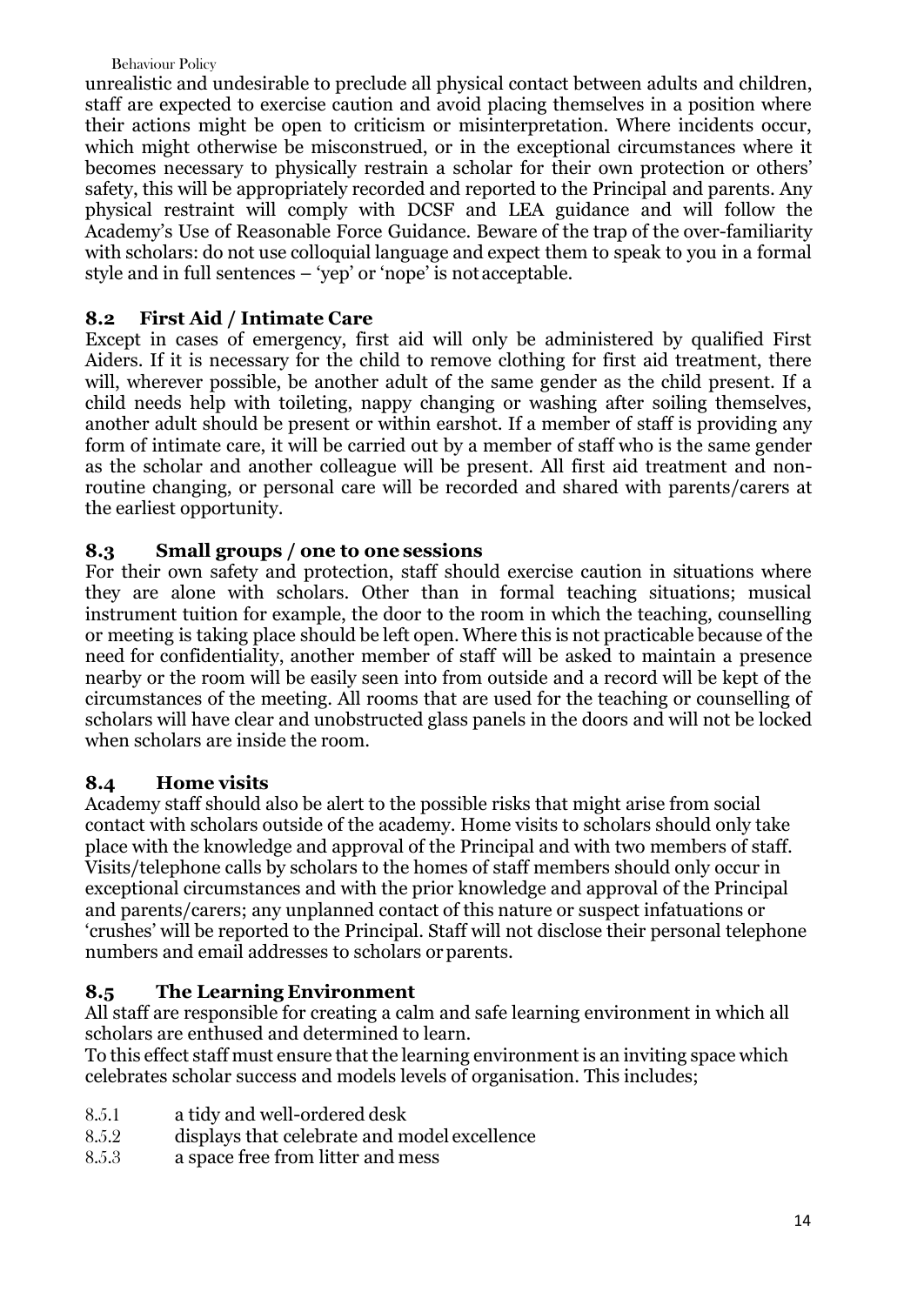If a scholar does not know how to do something it is because they have not been taught. It is the responsibility of every adult in the academy to correctly model 100% of the time.

## **8.6 Staff will:**

- Insist on calm corridors.
- Use countdowns.
- Clap and use TRACK in order to get silence.
- Prearrange Seating plans and admit them one by one.
- Put resources on desks or on IWB in advance.
- Get scholars to collect in resources.
- Insist on full sentences.
- Outline exactly what it is they have done wrong when it happens– give a rule reminder.
- Use warnings as a means to give the scholar space to reflect and review their behaviour.
- Encourage scholars to accept responsibility for their poor choices and poor behaviour.
- Insist on one person speaking at time and use body language to showlistening
- Give clear instructions and repeat them and get the scholars to repeat themback.
- Stay calm, remember you must be seen to be in control.
- Count down compliance and completion "I've got 5 left, 4 left".
- Use non-verbal signals e.g., disapproving stare, point to the floor, pointingetc.
- Stand and wait for 100% expect nothing less.
- Repeat back instructions.
- Get involved in sanctions and reconciliations with scholars; make them see that you follow through and that it is not personal
- Welcome scholars back into the classroom for a fresh start every lesson.
- Make lessons and activities engaging and challenging.
- Be explicit about expectations i.e., individual work in silence, paired or group talk for set time only with assigned people. If you want silence do not ask for 'quiet', ask for 'silence'.
- Give clear warnings about possible consequences as a result of choosing to act in certain ways
- Seek to keep all scholars in their learning environment and employ techniques to support this intention e.g., move scholars to a different seat.
- Speak to all adults and scholars in a professional manner.
- Ensure that partisan political views are not promoted in any teaching of any subject in the academy

## **8.7 Staff will not:**

- Overreact.
- Scream and shout.
- Threaten punishments which they have no intention of issuing, have no authority to issue or do not think they will be able to enforce.
- Make it personal. Talk about the behaviour not the scholars. A scholar cannot change themselves only their behaviour.
- Take it personally. It is your responsibility to manage these behaviours.
- Ignore disruption.
- Allow only 99% and allow others to opt out.
- Use sarcasm or any form of public humiliation.
- Talk about other scholars in front of scholars.
- Label scholars as stupid or incapable of making progress or use language that indicates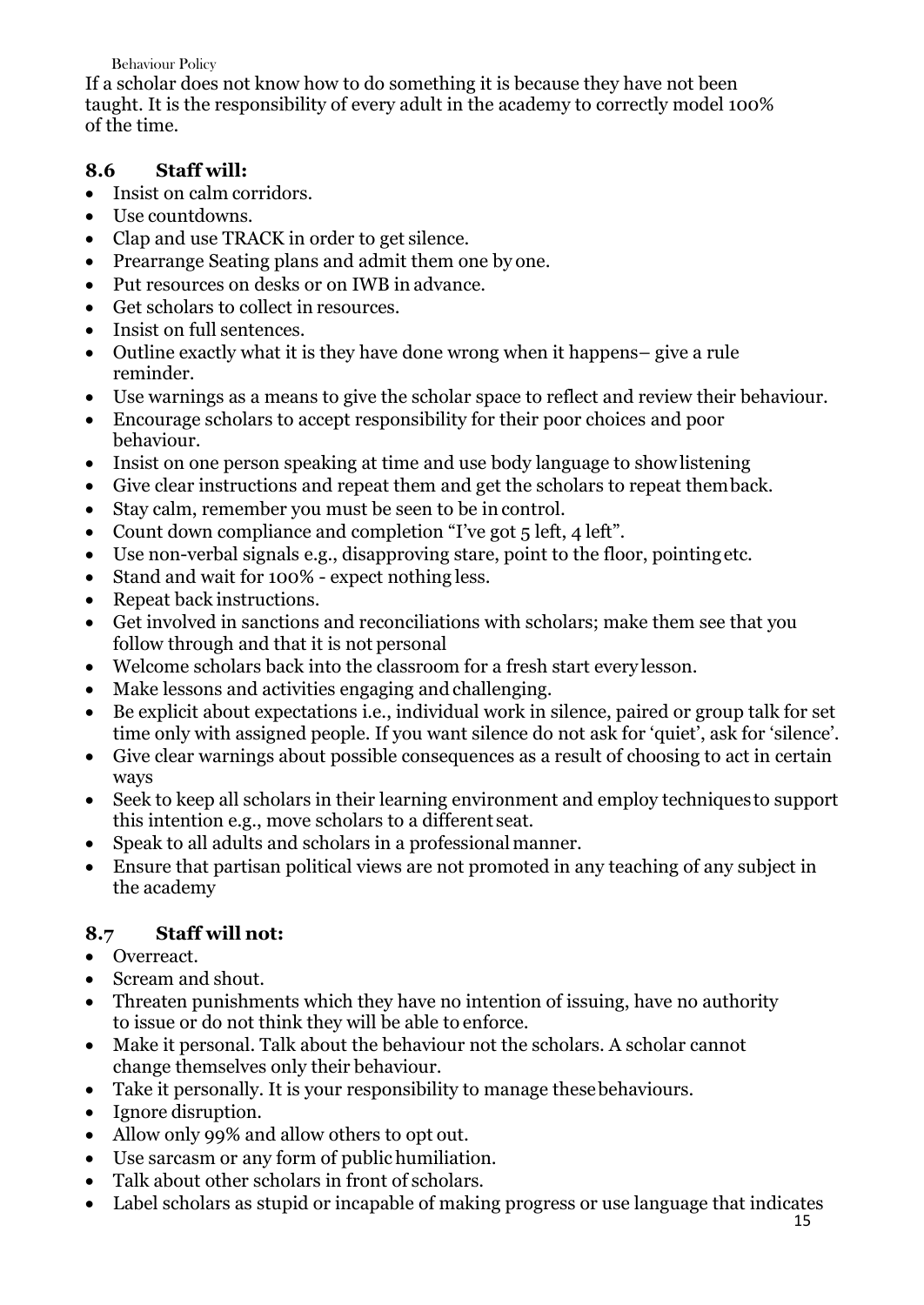Behaviour Policy this.

- Show frustration.
- Make contact with a parent when angry or in the presence of other scholars.
- Leave a scholar unattended outside of the classroom.
- Keep a scholar after school for longer than 20 minutes without a parent's
- permission.

## 9 EXPECTATIONS FOR THE CONDUCT OFPARENTS

At Ark All Saints Academy we believe that forming strong partnerships between parents and the academy is vital in supporting scholars in demonstrating exemplary behaviour. We work closely with parents/carers, starting from the point of each child's transition from their primary school to Ark All Saints Academy. Prior to their child joining Ark All Saints Academy (during the summer term of Year 6) all parents have a one-to-one meeting with the Principal and a member of the Leadership or Pastoral Team. At this point, parents will be informed of the academy's behavioural expectations.

All parents are expected to:

- Work in partnership with the academy in maintaining high standards ofbehaviour.
- Sign and comply with the Home-Academy Agreement which outlines the responsibilities of the parent/carer, scholar and the academy, including those concerning behaviour.
- Support their child to develop self-discipline.
- Inform the academy if anything happens at home or in/out of school which may
- affect their child's behaviour.
- Work with us to find appropriate strategies and to support the academy in implementing these strategies if their child's behaviour becomes a cause for concern.
- Take responsibility for their child if s/he is excluded. This includes making sure that their child is not in a public place without good reason during school hours within the first five days of any exclusion and ensuring that the independent learning set by the school for the duration of the exclusion is completed to a high standard. Parents are expected to attend a reintegration interview following any fixed period of exclusion from the academy and to support their child in meeting the targets on their behaviour contract.

#### 10 POLICE LIAISON

Ark All Saints Academy is part of the safer school's network and aims to work with the police in order to best support out Scholars and local community. Please refer to the 'working agreement' for further details.

The majority of police liaison is carried out by the Community Links Officer. Any contact with the police MUST be approved by the Principal in advance.

## 11 DISPLAYS

Effective display is an essential part of a great school. It celebrates our core values and reflects scholar achievement in the broadest sense, from academic excellence and progress to our participation and active involvement in the vast array of events and enrichment activities on offer. Displays celebrate not only what we do but who we are. We are a diverse community and very proud of this fact and this is something which is celebrated in our displays.